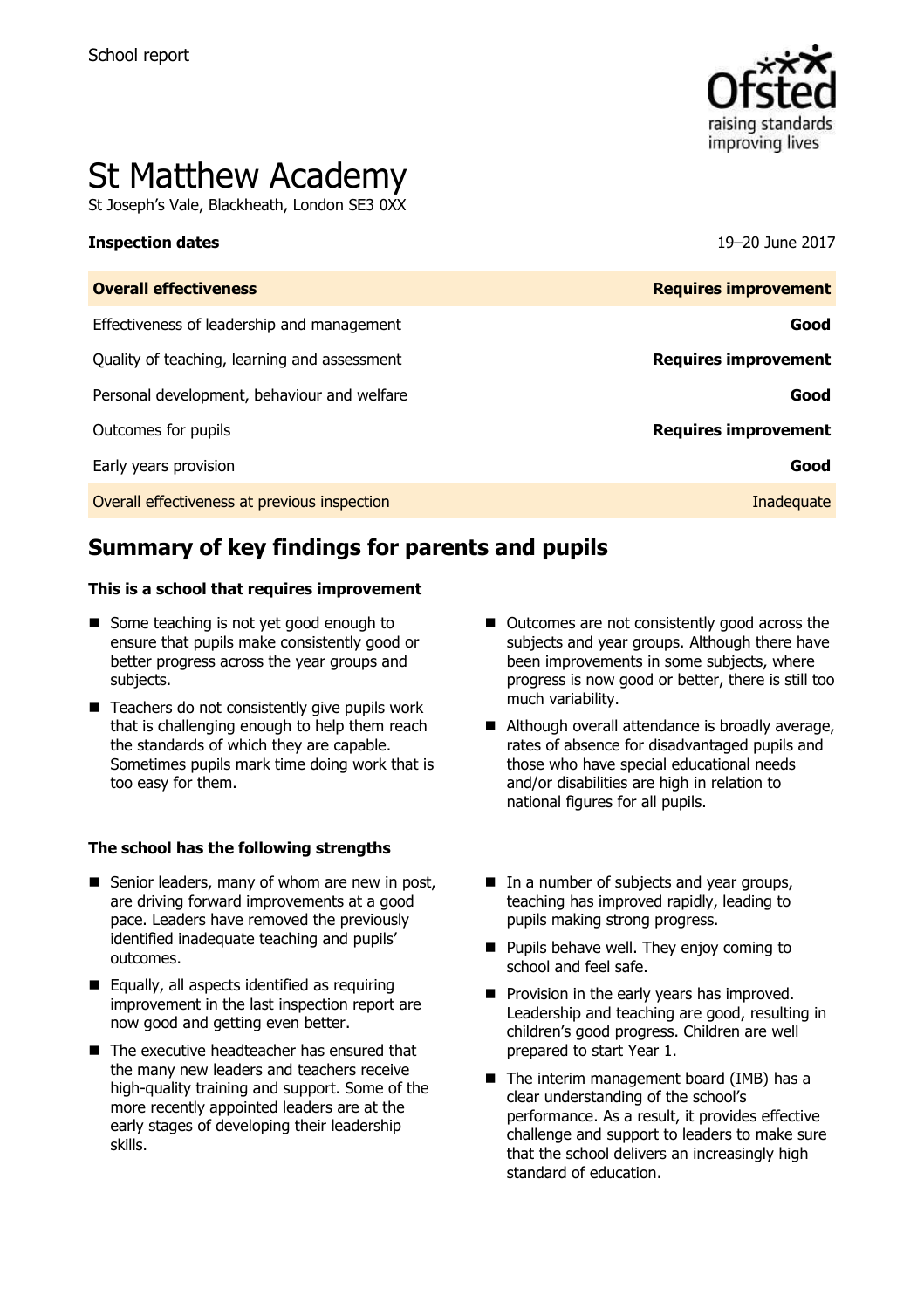

# **Full report**

In accordance with section 13(5) of the Education Act 2005, Her Majesty's Chief Inspector is of the opinion that the school no longer requires significant improvement.

### **What does the school need to do to improve further?**

- Further improve the quality of teaching so that pupils make consistently good or better progress by:
	- teachers raising their expectations of what pupils can achieve
	- ensuring that pupils who find work easy get on with more challenging work without unnecessary delay
	- teachers learning from the best practice found in the school and partner schools.
- Continue to work with parents to reduce absence, especially for disadvantaged pupils and those pupils who have special educational needs and/or disabilities.
- Consolidate the training of new leaders so that they have an even greater impact on improving teaching and pupils' outcomes to reduce variations between subjects and groups.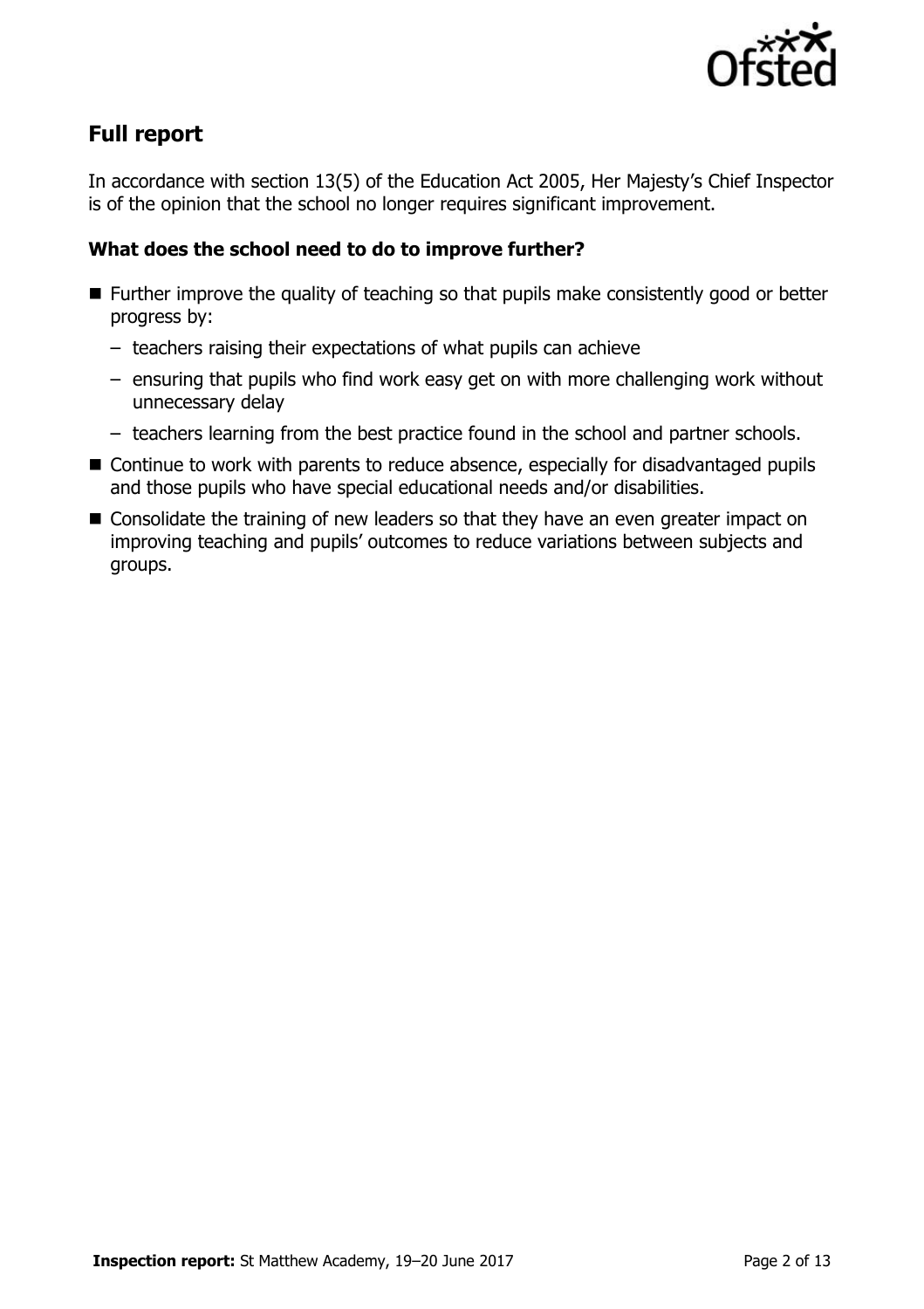

# **Inspection judgements**

#### **Effectiveness of leadership and management Good**

- $\blacksquare$  Following the previous inspection, the school faced much turbulence, including many changes in leadership, teaching and other members of staff. The executive headteacher, the new head of school and the primary headteacher carried out a rootand-branch reorganisation of all aspects of the school's work. Through high levels of support from partner schools and external consultants, leaders have been successful in improving all aspects of the school. This is still a work in progress. Leaders and governors are ambitious and strive for excellence. Their initial accomplishments show that they have a very strong capacity for further improvement to reach the goals to which they aspire.
- Leaders provide much support and training to help teachers improve their practice. Leaders, ably supported by a teaching and learning consultant, frequently observe teaching and arrange bespoke training to help teachers improve their practice. Additionally, teachers learn from best practice in the school's three partner schools. With new systems to check on pupils' progress, leaders use the information for setting ambitious targets for pupils and for their teachers. Leaders make sure that they hold teachers to account for their pupils' progress. As a result, the quality of teaching is improving at a good rate, with some that is very strong.
- Senior leaders have replaced former heads of year in the secondary phase with directors of learning. This means that the new leaders keep a close eye on both pupils' pastoral care and their academic achievement.
- New middle leaders are enthusiastic and keen to drive forward improvements. Some lack prior experience of leadership. They have not yet developed their skills to drive forward improvements in teaching and ensuring that pupils make consistently good or better progress in the areas of their responsibility. They have just begun to attend leadership training to improve their effectiveness.
- Leaders have reviewed and improved the curriculum. In the primary phase, in addition to learning English and mathematics, pupils learn a range of subjects and develop skills through a topic-based approach. In addition, primary pupils learn from secondary subject teachers and use the secondary school's specialist facilities. These include, for instance, lessons in music, art, French and physical education. Primary phase leaders have robust systems for checking progress in English, mathematics and science. They are planning to check pupils' progress in the foundation subjects from next academic year.
- $\blacksquare$  In the secondary phase, leaders have introduced new curricular pathways. These options better match the needs of pupils. There is an appropriate balance of academic and vocational courses on offer. Current leaders recognised that too few pupils studied subjects that result in the English Baccalaureate (EBacc). With the new arrangements, a higher proportion of pupils now in Year 9 will study for the EBacc as a greater number have been encouraged to study both a qualifying modern language and a humanities course.
- There is also a range of extra-curricular activities on offer for pupils, which enhance pupils' experience of school and their personal development. In primary, these include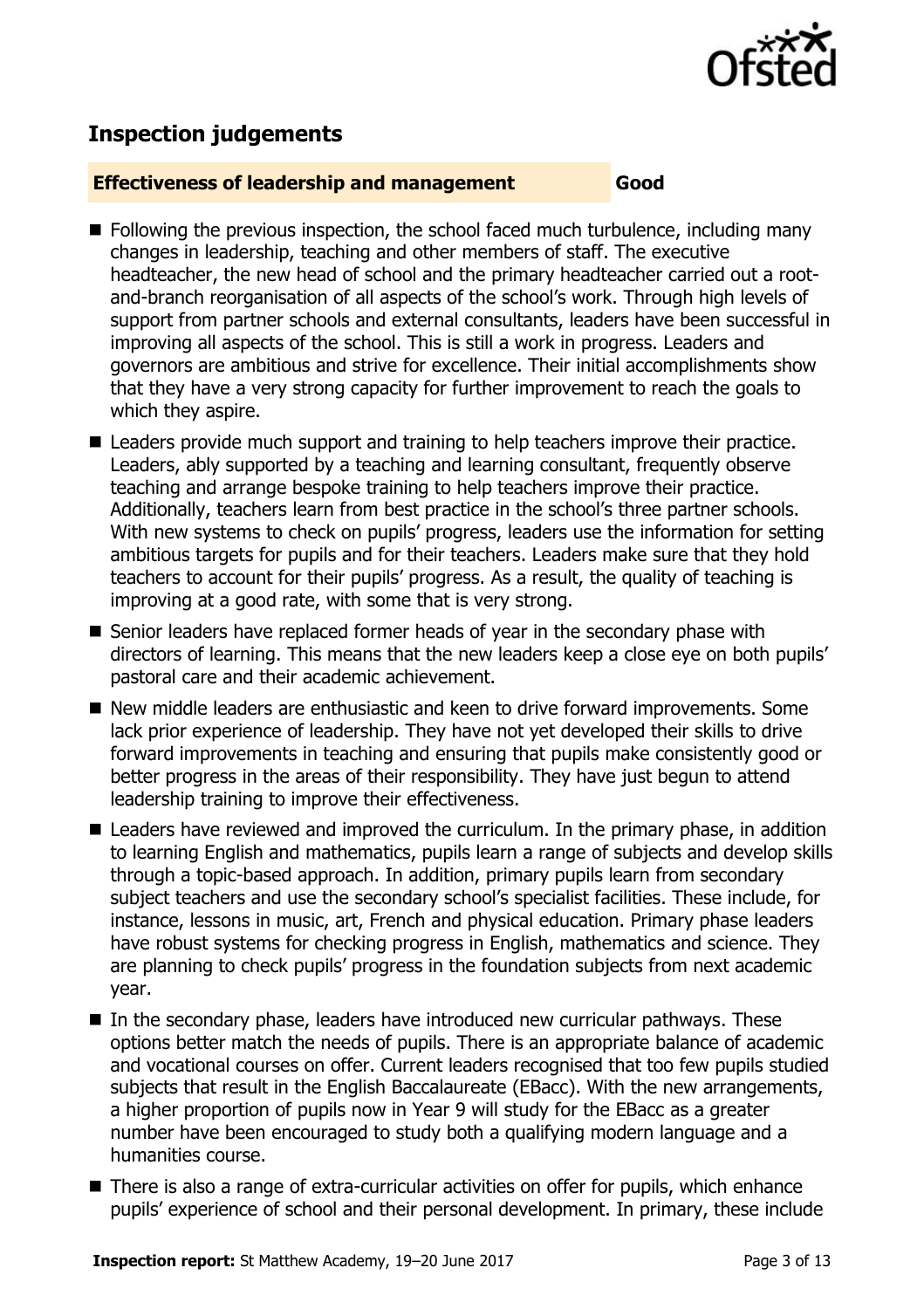

choir, chess club, song writing and drama, and in the secondary phase, sport, media and the debating team.

- Leaders use the additional funding for disadvantaged pupils effectively. Rates of progress of eligible pupils at the end of key stages 2 and 4 in 2016 were generally above those of other pupils nationally.
- Leaders use the primary school sports funding productively to provide pupils with a range of extra-curricular and after-school sporting activities delivered by a sports specialist. They also use the funds for purchasing sporting equipment. These help pupils to enjoy a range of activities, such as dancing, rounders and athletics, and to develop their sporting ability and physical fitness.
- Leaders use the Year 7 catch-up funding (additional government funding for pupils who did not reach the expected levels in English and mathematics at the end of Year 6) well. The extra support helps eligible pupils with bespoke programmes to acquire the knowledge and skills that they had not yet attained by the end of Year 6.
- **Provision for pupils who have special educational needs and/or disabilities is led and** managed well in the primary phase. These pupils make similar progress to their peers because leaders make sure that they use additional funding to meet the needs of individual pupils. In the secondary phase, however, leaders have not had a coherent overview of the provision and its impact on different pupils. This means that those secondary pupils who have special educational needs and/or disabilities have not been supported as well as their primary peers.
- The new systems put in place this year for monitoring and following up absence are leading to overall improvements. Work with families is beginning to make a positive difference for individuals. However, persistent absence, especially for disadvantaged pupils and those pupils who have special educational needs and/or disabilities remains too high.
- Leaders work well with off-site providers to support a very small number of identified pupils who require some alternative provision to best meet their needs. Leaders check pupils' attendance and that the provision provides a safe learning environment for the pupils who attend. These arrangements help pupils to become successful learners.

### **Governance of the school**

- $\blacksquare$  Members of the IMB, who have responsibility for governance, have a range of experience and expertise, such as in education, finance and human resources, which they bring to the board.
- Governors have made a strong contribution to the school's ongoing improvements. They have made some important strategic decisions, such as sorting out the school's finances, appointing the head of school and making appraisal systems more robust.
- Governors have a clear understanding of the school's strengths and the areas that need further improvement. They make good use of external consultants to check the school's work and to verify the information that they receive from school leaders.
- Governors provide leaders with both support and challenge in their continuing aspiration to improve the school further.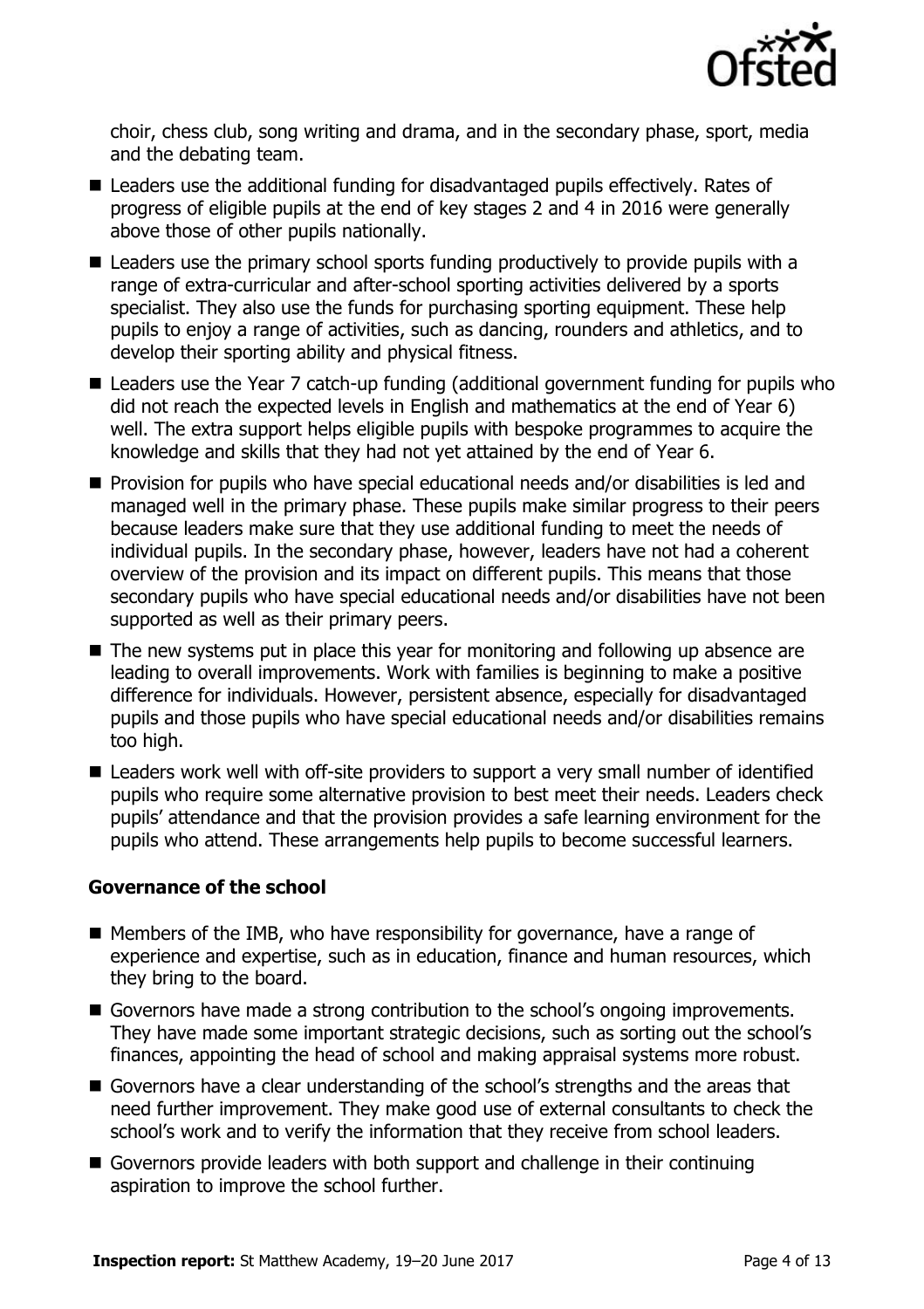

### **Safeguarding**

- The arrangements for safeguarding are effective.
- Leaders take safeguarding seriously. They have commissioned audits of all aspects of safeguarding to ensure that all documentation, processes and procedures are in place.
- Leaders make sure that members of staff receive proper and updated training and are well placed to apply their training to their work, with clear systems for referrals and follow-up of concerns. Leaders make sure that the many new members of staff who have joined the school mid year receive training as part of their initial induction.
- Leaders keep detailed records. These show that leaders work effectively with external agencies and parents to make sure that pupils are safe.
- **Pupils learn how to keep themselves safe through presentations by the police on** personal safety and, for those of an appropriate age, presentations on the dangers of sexting, for example.

#### **Quality of teaching, learning and assessment Fig. 2.1 Requires improvement**

- Teaching is improving because of decisive action taken by school leaders. It is no longer inadequate. There remains, however, some weaker teaching, and a few of the teachers who joined mid year have not yet had time to benefit fully from the training and support. In addition, teaching is not yet good overall because inconsistencies exist across subjects and key stages.
- Inspection evidence, including work seen in pupils' books and outcomes over time, shows that sometimes the work set is not challenging enough because teachers' expectations of what pupils can achieve are too low. This is particularly, but not exclusively, true for the most able pupils. There are occasions when pupils mark time as they do repetitively easy tasks. In some cases, pupils become distracted from their tasks because the tasks are not sufficiently motivating. This slows their progress.
- Sometimes teachers fail to pick up on and address pupils' misconceptions. The quality of feedback and its impact on helping pupils to improve their work is variable.
- Where teaching is effective, there are high levels of challenge and the work set enthuses the pupils. There are well-established routines and positive relationships between pupils and adults. Teachers ask probing questions and challenge pupils to think deeply. They give pupils useful feedback that helps them improve their work. Where teaching is typically of this quality, such as in English, geography, media studies and business studies, pupils of all abilities make good or better progress.
- Teaching makes a strong contribution to pupils' spiritual, moral, social and cultural development. Year 6 pupils told inspectors about a recent discussion that they had on extremism and how it manifests in society. In a secondary English lesson, for instance, pupils debated whether the police should carry guns. Pupils displayed much maturity and respect for each other's points of view when they discussed Islam during a religious education lesson.
- Teachers and additional adults, particularly in the primary phase, provide effective support for pupils who have special educational needs and/or disabilities. This helps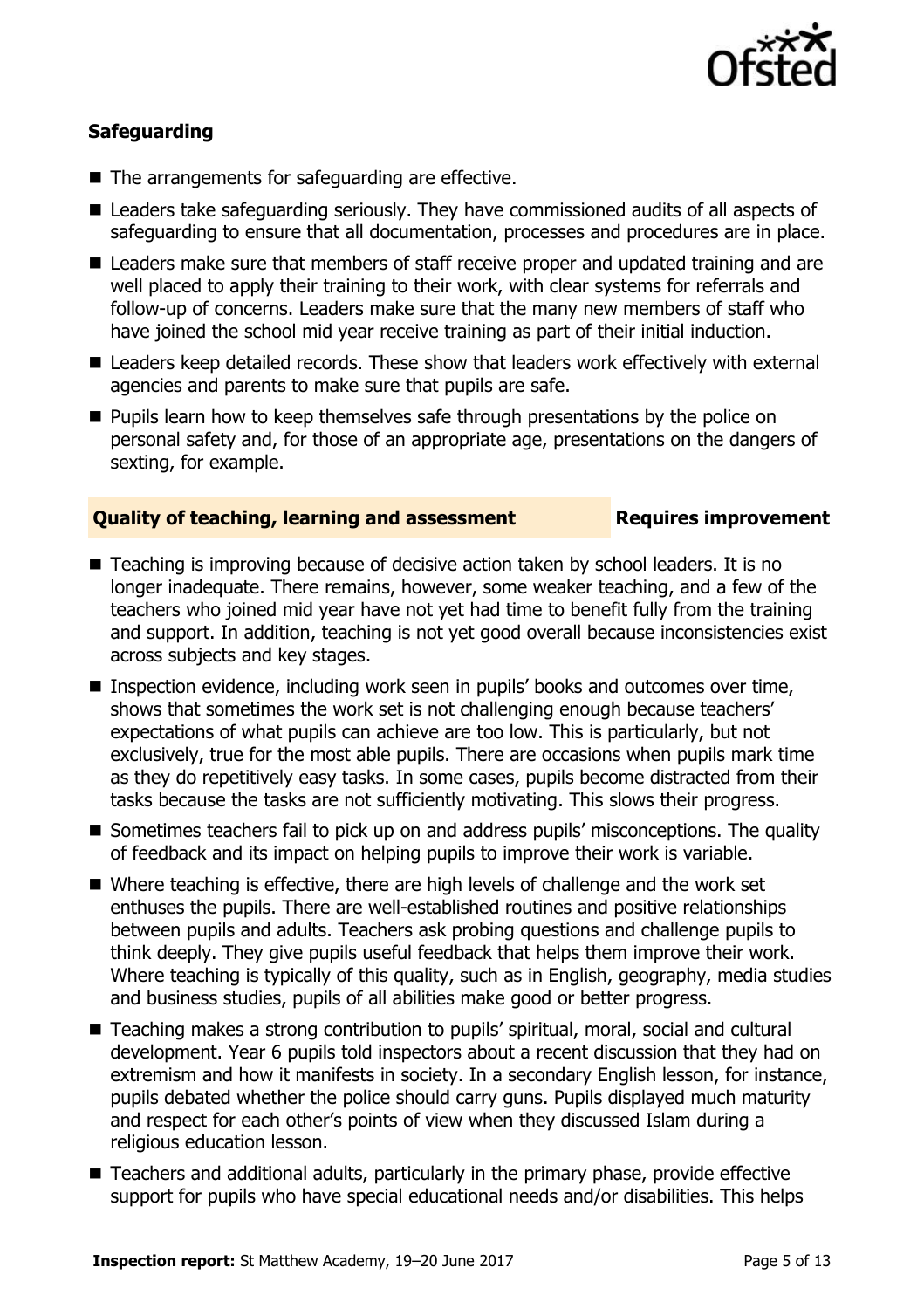

them make good progress. Although leaders train teachers in the secondary phase in how to support pupils who have special educational needs and/or disabilities, there is limited in-class additional adult support.

#### **Personal development, behaviour and welfare <b>Good**

#### **Personal development and welfare**

- The school's work to promote pupils' personal development and welfare is good.
- As pupils progress through the school, they grow in self-confidence and ambition. Primary pupils, for instance, told inspectors that they value their education and want to succeed so that they can meet their goals and dreams.
- **Pupils are aware of the various forms of bullying. They are confident that on the odd** occasion that it does happen, members of staff will address it. Most pupils say that if they had any concerns, they would approach an adult in the school, who they are confident will help them.
- Leaders provide a designated nurture group class for Year 7 pupils who need to catch up academically and socially. This helps them in their transition into the secondary school.
- **Pupils welcome the daily sessions of 'gospel reflection equals action time'. Secondary** pupils told inspectors how much they appreciated the school's sensitive approach in helping them understand and respond to recent current events such as the terrorist attacks and the tower block inferno. Pupils are proud of their charitable work, especially in raising funds for the children's ward in the local hospital. Primary pupils say that they would like more opportunities to take on responsibilities.
- Secondary pupils benefit from an employability day run by a large city firm, as well as the role-modelling days led by alumni of the school who inspire them with 'top tips to the top'. With many other opportunities for impartial advice and guidance, leaders help pupils in making suitable choices for the next stages of their lives.
- Leaders promote pupils' mental well-being through topics, such as relationships, which form part of the personal development curriculum. In addition, the school employs a part-time mentor to work with vulnerable pupils. She also runs a social skills group to help pupils deal with their difficulties.

### **Behaviour**

- $\blacksquare$  The behaviour of pupils is good.
- **Pupils say that with the introduction of the new behaviour policy, behaviour has** considerably improved. They are well aware of the escalating raft of sanctions should they misbehave. Secondary pupils do feel that there needs to be a better counterbalance in rewards. School leaders agree and are reviewing this.
- In most lessons, pupils are attentive, cooperative and keen to learn. On the odd occasion, when teaching is less inspiring, there is some low-level disruption.
- **Pupils wear their uniform with pride. Behaviour in the corridors and dining room is** calm. Pupils say that the new arrangements for outdoor provision mean that there are no longer incidents that flare up because of overcrowding. There are well-organised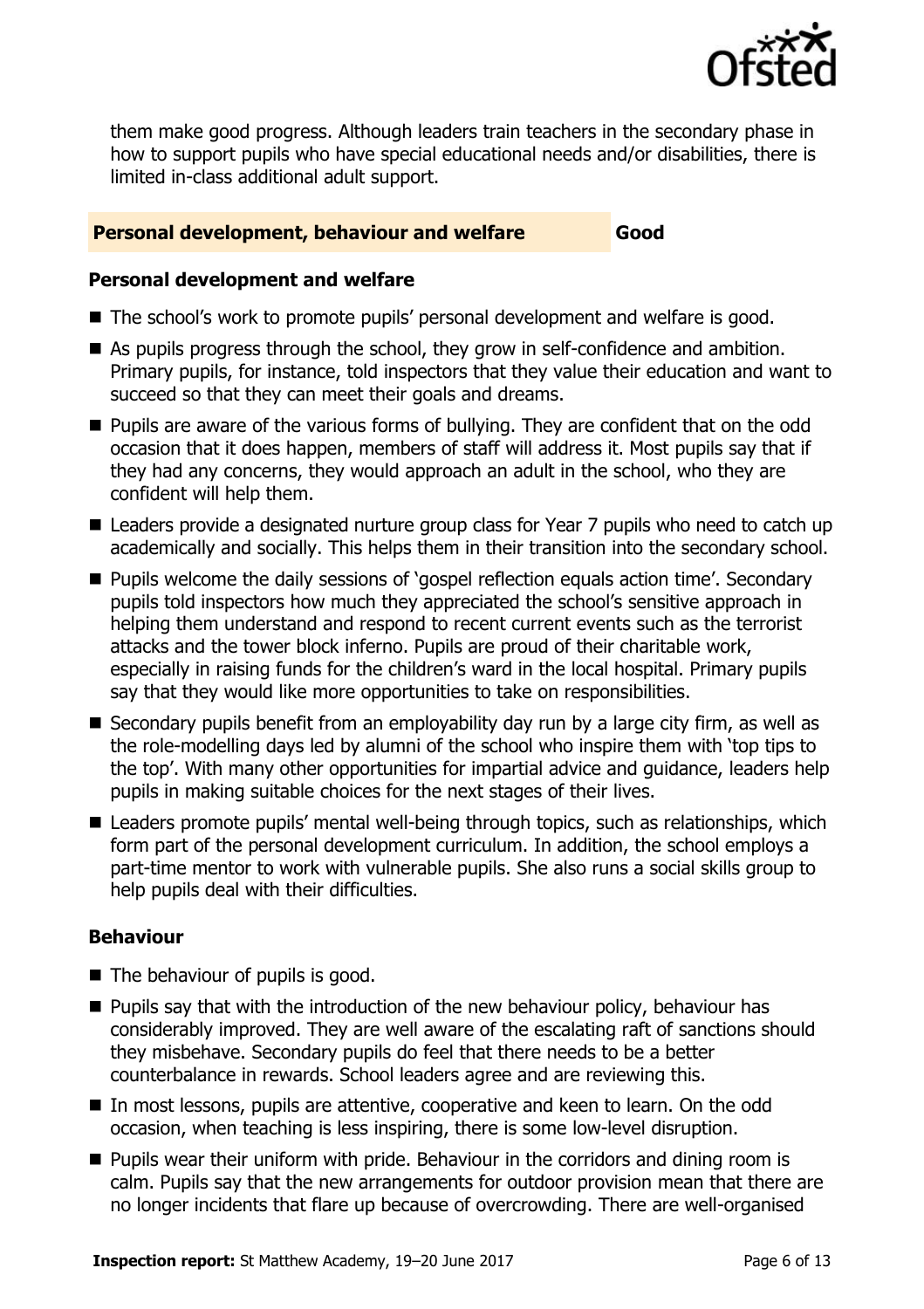

routines for year groups to take it in turns to use different sections of the playing fields. Pupils are supervised closely and behave responsibly as they cross the road to reach these areas.

- There has been a three-year upward trend in attendance. In 2016, overall attendance reached the national average for secondary schools. Leaders have continued to work with parents and agencies to increase attendance. Persistent absence for disadvantaged pupils and pupils who have special educational needs and/or disabilities remains above average.
- The alternative provision helps the very few pupils who attend to change and improve their behaviour. This enables them to learn well and return to the school after a period.

### **Outcomes for pupils Requires improvement**

- **Pupils in Years 6 and 11 receive extensive extra booster sessions before and after** school as well as during school holidays. This helps them make up lost ground because of weaker teaching over time and succeed in their national tests. Even so, inconsistencies remain.
- In 2016, although key stage 4 overall progress was high, including in English, mathematics and languages, there was variation across subjects. Attainment was strong in business studies, geography and media but below average in art, hospitality and catering, history, religious education, French and the two core science qualifications. The proportions of pupils entered for and achieving the EBacc qualification were well below average.
- $\blacksquare$  The school's information shows that there have been a number of improvements this year. However, in some subjects where leadership and teaching have not yet improved enough, pupils continue to underperform. This is also the case in key stage 3, where latest tracking data for Year 8, for instance, shows some wide variation between subjects.
- In the 2016 Year 6 tests, pupils' progress in reading and mathematics was above the national average. In writing, it was average overall. The proportion reaching the expected standard in all three subjects was below average. Current school data shows that pupils are on track to reach higher standards this year. Owing to the significant changes to teaching staff mid year, there are some inconsistencies in how well pupils are achieving across the subjects and year groups in the primary phase.
- The most able pupils do not consistently make the good progress and reach the standards of which they are capable. In the 2016 tests, high-ability girls particularly made well-below-average progress overall. At key stages 1 and 2, the proportions of pupils reaching greater depth across the subjects and starting points were generally below national averages. This is because there has been a strong focus on increasing the proportions reaching the expected standards and not enough challenge to stretch the most able.
- **Pupils achieve well in reading as phonics is taught effectively from the early years and** through into key stage one. As a result, there has been a three-year upward trend in the Year 1 phonics screening check. In 2016, the school's results were similar to the national average for the first time.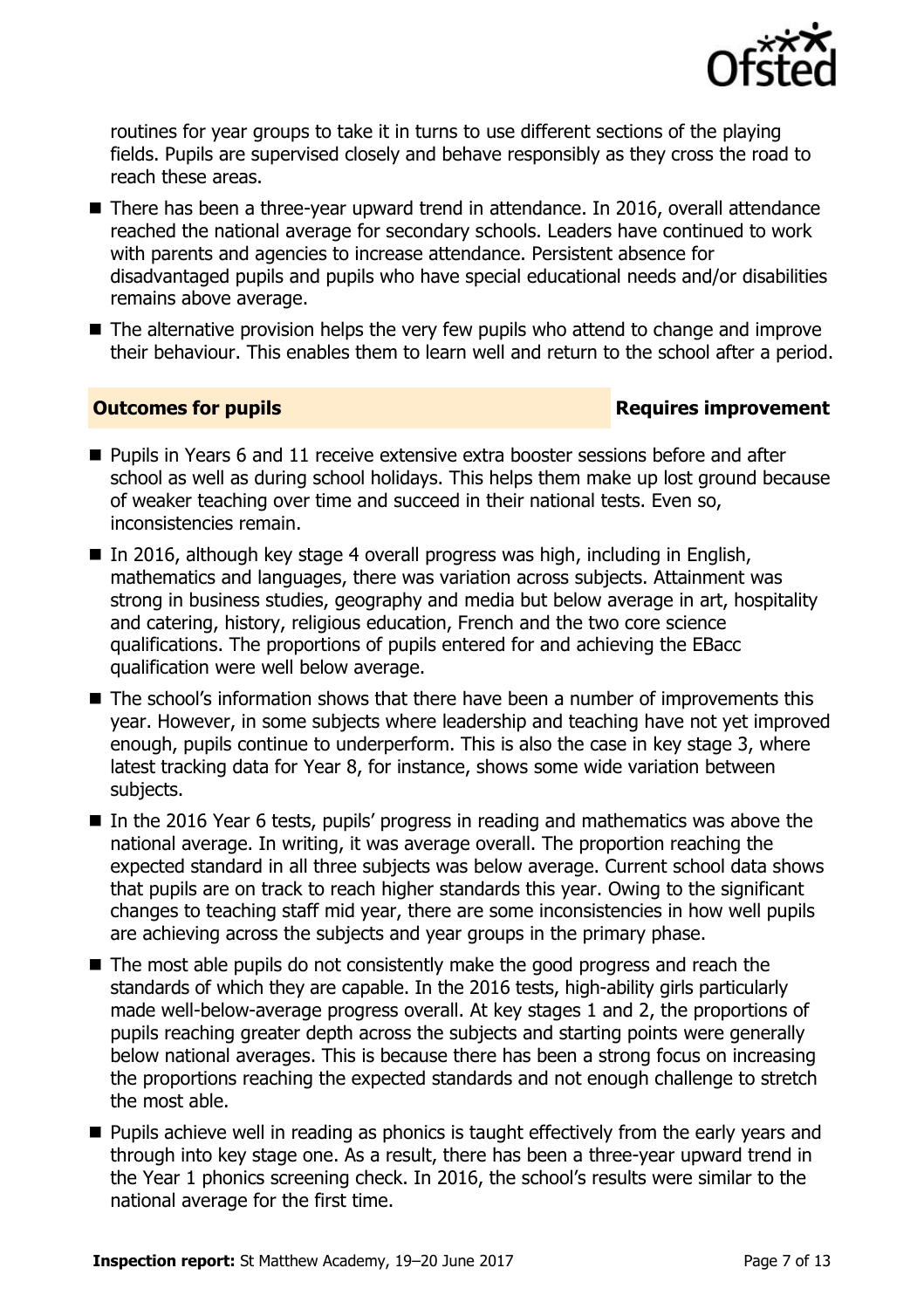

- In the 2016 key stage 1 teacher assessments, the proportion of pupils reaching the standard expected for their age was above average. This represents overall good progress from Reception.
- Disadvantaged pupils across the key stages and subjects in almost all cases make faster progress than other pupils nationally. It is more variable against their peers. This means that some attainment gaps remain.
- Pupils who have special educational needs and/or disabilities are achieving stronger outcomes this year, especially in the primary phase. It is not as strong in the secondary phase.
- Leaders check outcomes for the very few pupils who attend alternative provision. They make good progress.
- All pupils who left Year 11 in 2016 went on to further education or training.

### **Early years provision Good**

- The early years leader, ably supported by a consultant, has improved all aspects of the early years provision. Because of good teaching, children make good progress in all areas of learning.
- Children join the early years with skills, especially in language and communication, which are lower than expected for their age. The proportion of children who leave Reception with a good level of development and ready for Year 1 has risen and is now in line with the national average.
- Members of staff regularly assess children's learning and progress and use the information to adapt their plans to meet the needs of the children. The early years team also work with parents to make sure that they are part of their child's learning.
- Leaders have good systems for evaluating the effectiveness of the early years. They identified, for instance, that some clutter in the outdoors was inhibiting children's ability to use the space effectively for learning and exploring. They have begun to reorganise the outdoors and have plans to develop it further.
- Teachers and other adults plan a raft of exciting activities. Children, therefore, engage enthusiastically and enjoy school. Adults place great emphasis on developing children's skills across all areas of learning, especially in literacy. The current topic in the Reception classes is based on the book 'Little Red Riding Hood'. Inspectors saw children working in pairs, creatively constructing homes for Grandma from cereal cartons and other materials. Before building, adults encouraged them to draw and write their plans. Others were in the mud kitchen preparing soup and roast chicken for Grandma's dinner. Adults challenged some more-able children to write and create their own book, which they gladly did.
- **Pupils behave well. They work together in pairs or small teams, share resources, take** turns and listen attentively.
- Safeguarding arrangements are effective and the setting is secure. Children's welfare has a high profile, and members of staff are very good at spotting individual needs and catering for them. As a result, children are safe, happy and confident.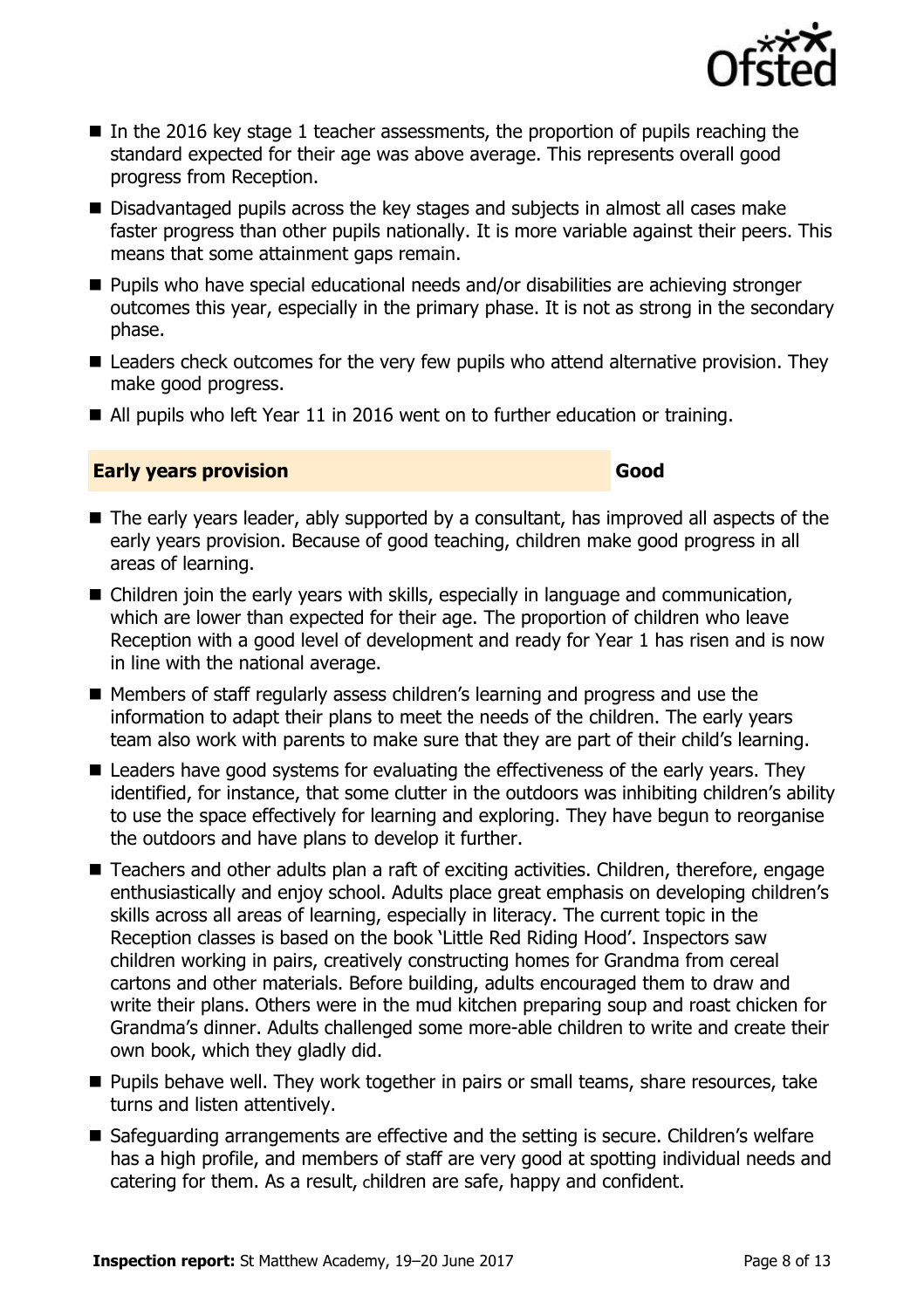

**E** Leaders have correctly identified that they need to narrow the gender gaps, as girls are far outperforming boys.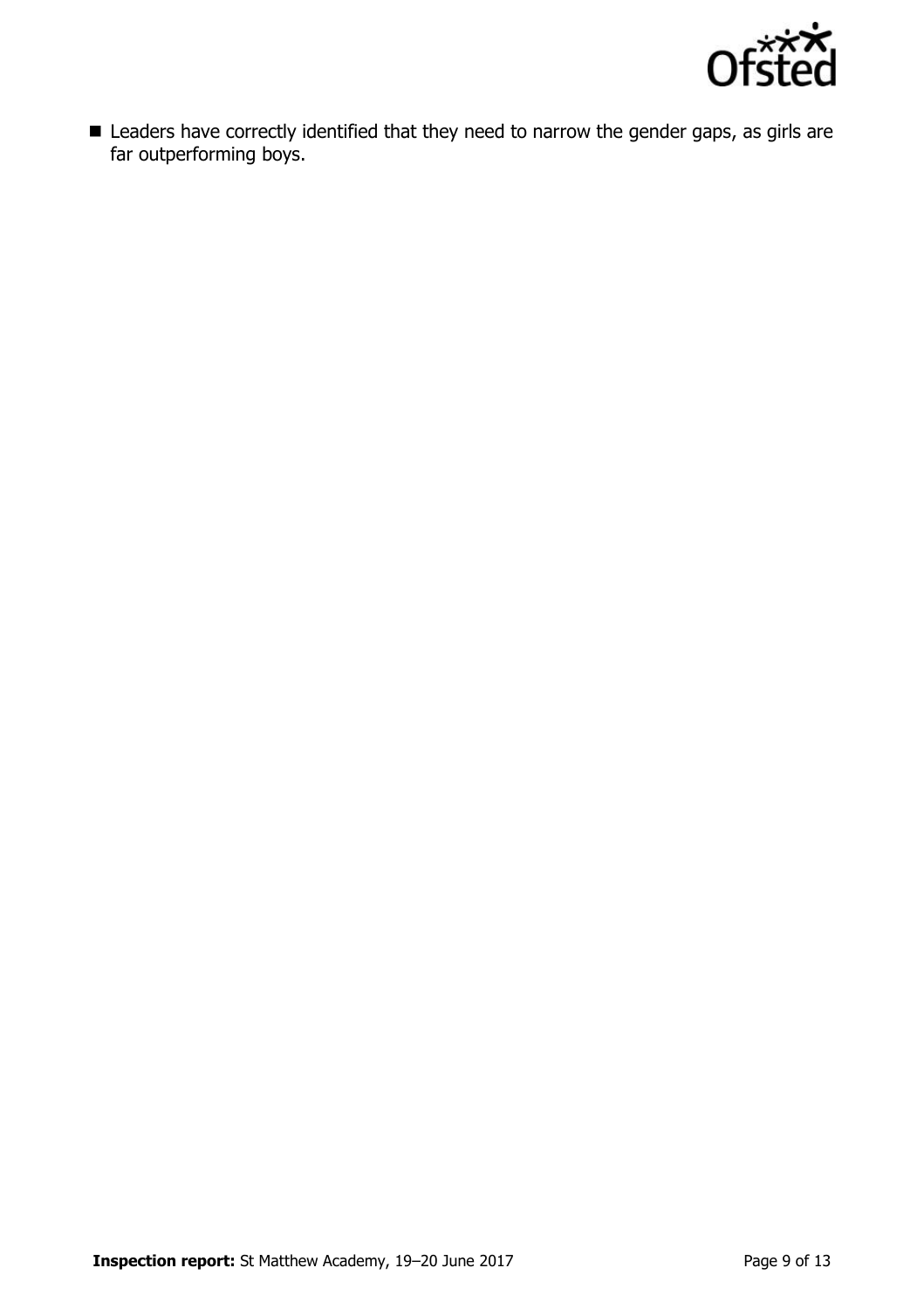

# **School details**

| Unique reference number | 135264   |
|-------------------------|----------|
| Local authority         | Lewisham |
| Inspection number       | 10033632 |

This inspection was carried out under section 8 of the Education Act 2005. The inspection was also deemed a section 5 inspection under the same Act.

| Type of school                                                              | All-through                                     |
|-----------------------------------------------------------------------------|-------------------------------------------------|
| School category                                                             | Academy sponsor-led                             |
| Age range of pupils                                                         | 3 to 16                                         |
| Gender of pupils                                                            | Mixed                                           |
| Number of pupils on the school roll                                         | 1,223                                           |
| Appropriate authority                                                       | Interim management board                        |
| Chair                                                                       | Patricia Barber                                 |
| Executive headteacher in charge<br><b>Head of school</b><br>Head of primary | Serge Cefai<br>Miranda Baldwin<br>Lorna Beckley |
| Telephone number                                                            | 0208 853 6250                                   |
| Website                                                                     | www.stmatthewacademy.co.uk                      |
| <b>Email address</b>                                                        | info@stmatthewacademy.co.uk                     |
| Date of previous inspection                                                 | 7-8 June 2016                                   |

### **Information about this school**

- The school does not meet requirements on the publication of information on its website as the website is currently under reconstruction. Leaders expect to launch the new website shortly.
- The school does not comply with Department for Education guidance on what academies should publish as the website is currently under reconstruction. Leaders expect to launch the new website shortly.
- St Matthew Academy, an all-through school, is much larger than the average-sized secondary school. The Catholic Diocese of Southwark sponsors the academy.
- A very high proportion of pupils are from a range of minority ethnic backgrounds. The proportion of pupils who speak English as an additional language is well above average.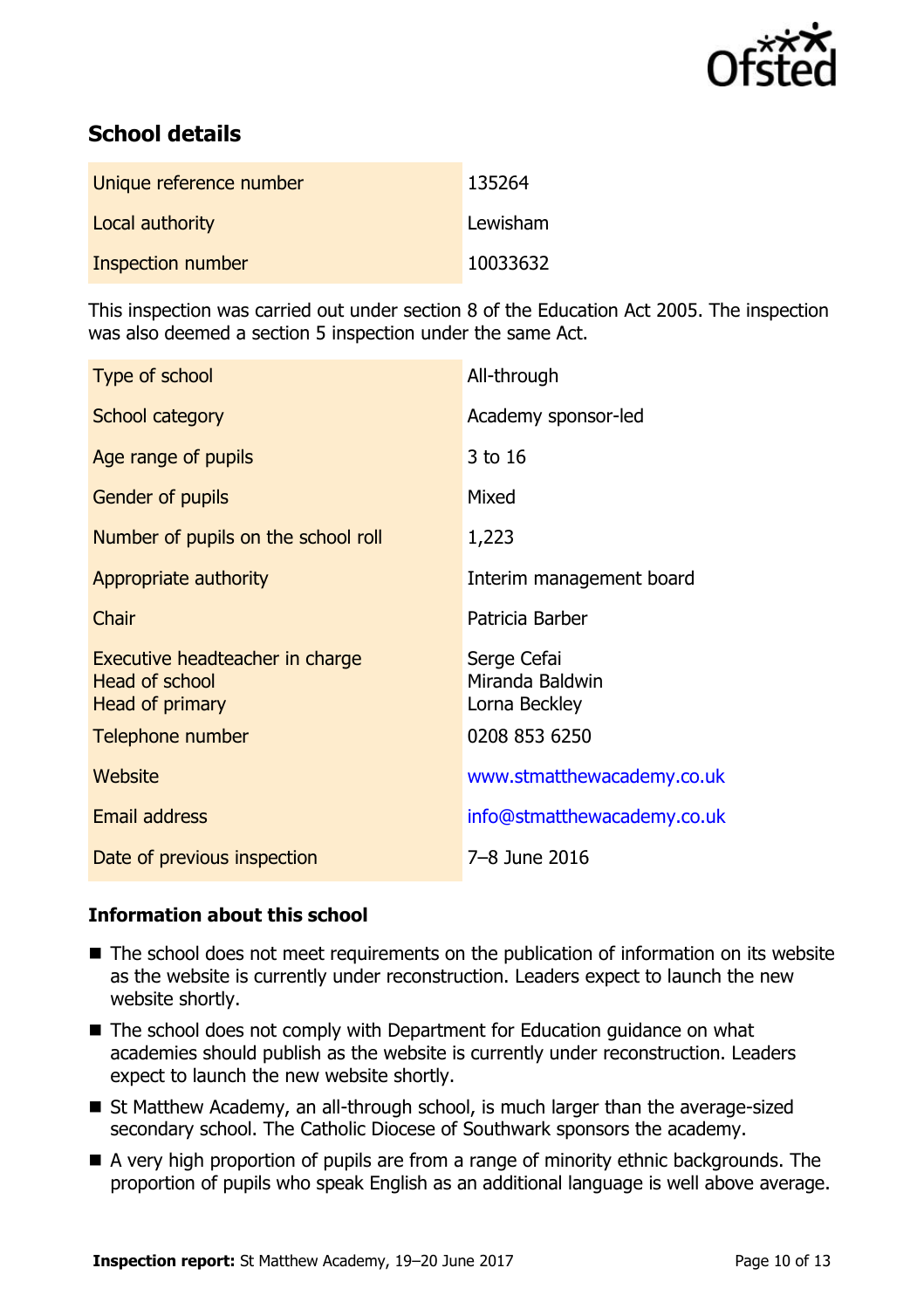

- The proportion of pupils supported by the pupil premium is much higher than average.
- The proportion of pupils who have special educational needs and/or disabilities receiving support is above the national average. The proportion of those with a statement of special educational needs or an education, health and care plan is below the national average.
- The proportion of pupils who join or leave the school other than at the usual times is above average.
- The school meets the government's current floor standards at key stages 2 and 4. These are the minimum expectations for pupils' attainment and progress.
- Following the examination and national test results in 2015, the diocese brought in three headteachers from outstanding Catholic schools to strengthen the leadership team of the school. The team includes the executive headteacher from Sacred Heart Catholic School, a consultant headteacher from St Thomas the Apostle College and a primary consultant executive headteacher from St Mary's Catholic Primary Schools Trust, Croydon. The executive headteacher and consultant headteacher took up their appointments in October 2015. The primary consultant executive headteacher began working in the primary phase in January 2016.
- There have been many changes since the previous inspection. The new head of school took up her post in September 2016 and the new primary headteacher took up her post in January 2017. There has been a very high turnover of teaching and other members of staff. In January 2017, for instance, 20 new teachers and teaching assistants started in the primary school. A sizeable number of senior and middle leaders are new to the school or new in post. A few more changes in staffing and leadership are planned for September 2017.
- A very small number of pupils attend alternative provision, either full or part time, at Capol Manor College, which offers vocational courses, or New Woodlands School, which supports pupils having trouble in managing their behaviour.
- A section 48 inspection of religious education did not take place at the same time as this inspection.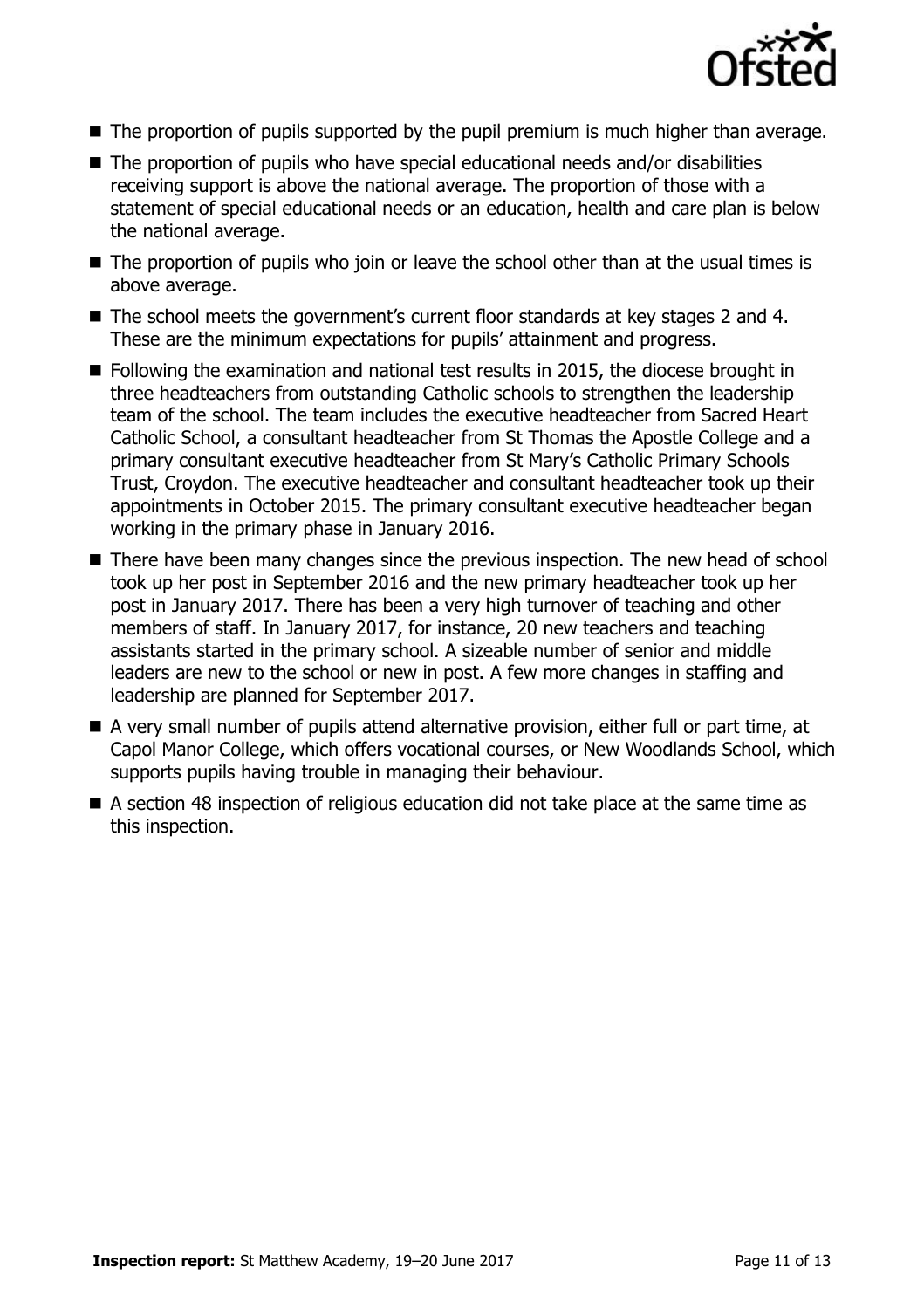

# **Information about this inspection**

- The inspection was converted from a section 8 monitoring inspection of a school with serious weaknesses to a full section 5 inspection.
- Inspectors observed a range of learning activities, including 50 parts of lessons. Most of these were joint observations with senior leaders. The inspectors also scrutinised pupils' work.
- Meetings were held with the executive headteacher, head of school, primary headteacher, consultant headteachers, other senior and middle leaders, the chair of the interim management board and the education consultant from the Archdiocese of Southwark.
- The inspection team also took account of the 50 responses to the online Parent View questionnaire as well as the school's own surveys of parents' views.
- The inspectors met with five groups of pupils and spoke to pupils across the year groups and phases during the inspection. Inspectors also listened to groups of pupils reading in the primary phase.
- The inspectors observed the school's work and looked at a range of documentation. This included the school's self-evaluation and action plan, records of senior and middle leaders' evaluation of examination results, assessment information on pupils' progress, logs and records of behaviour and attendance, and records of meetings held by the interim management board. External reviews of the school's work were also scrutinised.
- Information on the very few pupils who attend alternative provision was evaluated.

#### **Inspection team**

| David Radomsky, lead inspector | Ofsted Inspector        |
|--------------------------------|-------------------------|
| Amanda Carter-Fraser           | Her Majesty's Inspector |
| <b>Beverley Johnston</b>       | <b>Ofsted Inspector</b> |
| Jeffery Quaye                  | Ofsted Inspector        |
| James Whiting                  | Ofsted Inspector        |
| <b>Gerard Strong</b>           | Ofsted Inspector        |